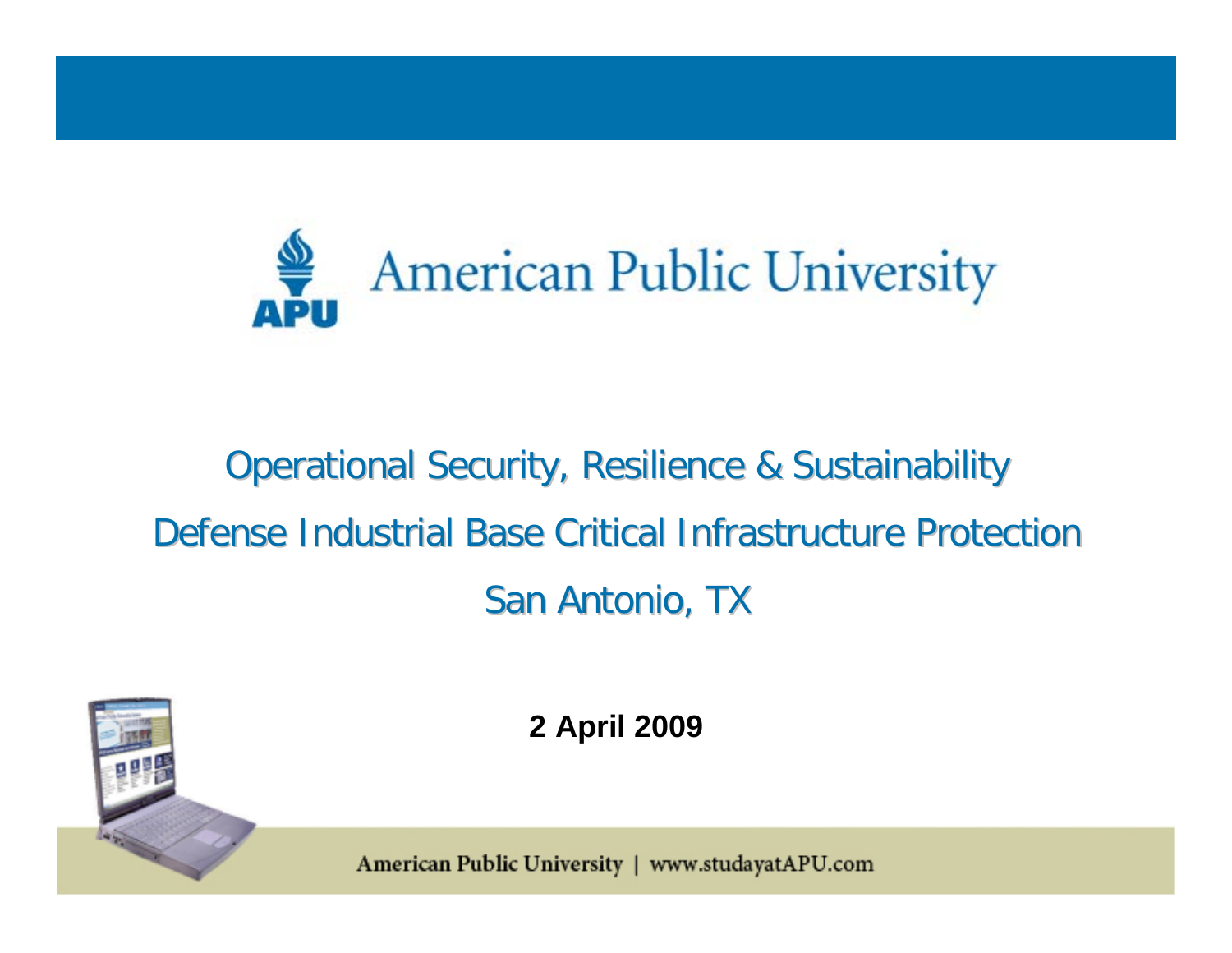## Agenda

- Definitions
- $\bullet$ Convergence of Security and Operations
- $\bullet$ Human Capital
- Conclusions

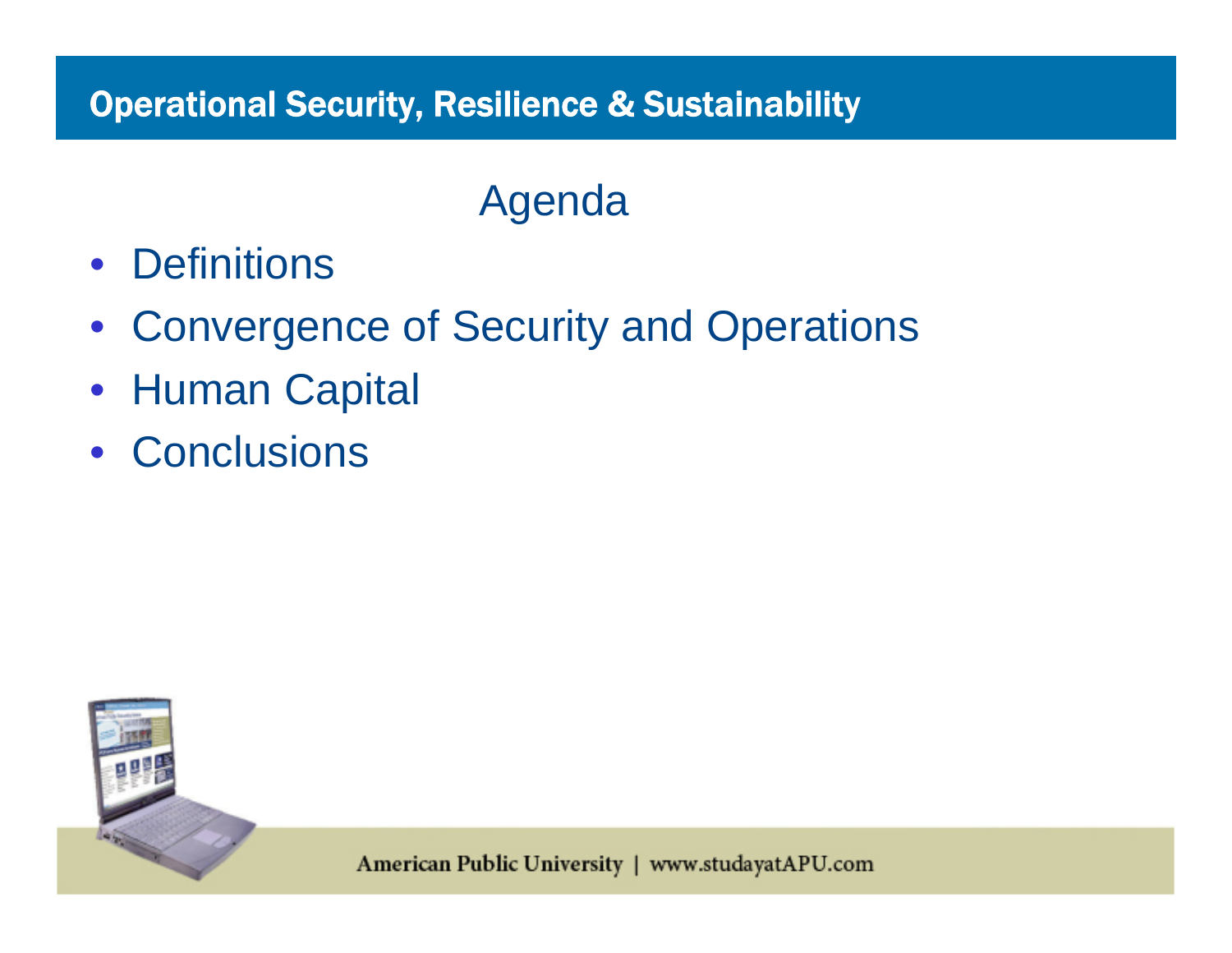| <b>Supply Chain Event</b>              | <b>Components</b>                                           |
|----------------------------------------|-------------------------------------------------------------|
| <b>Supply</b>                          | Suppliers, Transportation, Disasters,<br>Quality            |
| <b>Demand</b>                          | Forecasts, Market turbulence, Quality                       |
| <b>Process</b>                         | Human capital, Identification of risk,<br>Government        |
| Control                                | <b>Business Continuity, Measurement, Risk</b><br>mitigation |
| Environment<br><i>(Sustainability)</i> | Energy, Toxins, Stewardship                                 |
| Economy                                | <b>Capital, Globalization, Infrastructure</b>               |



American Public University | www.studayatAPU.com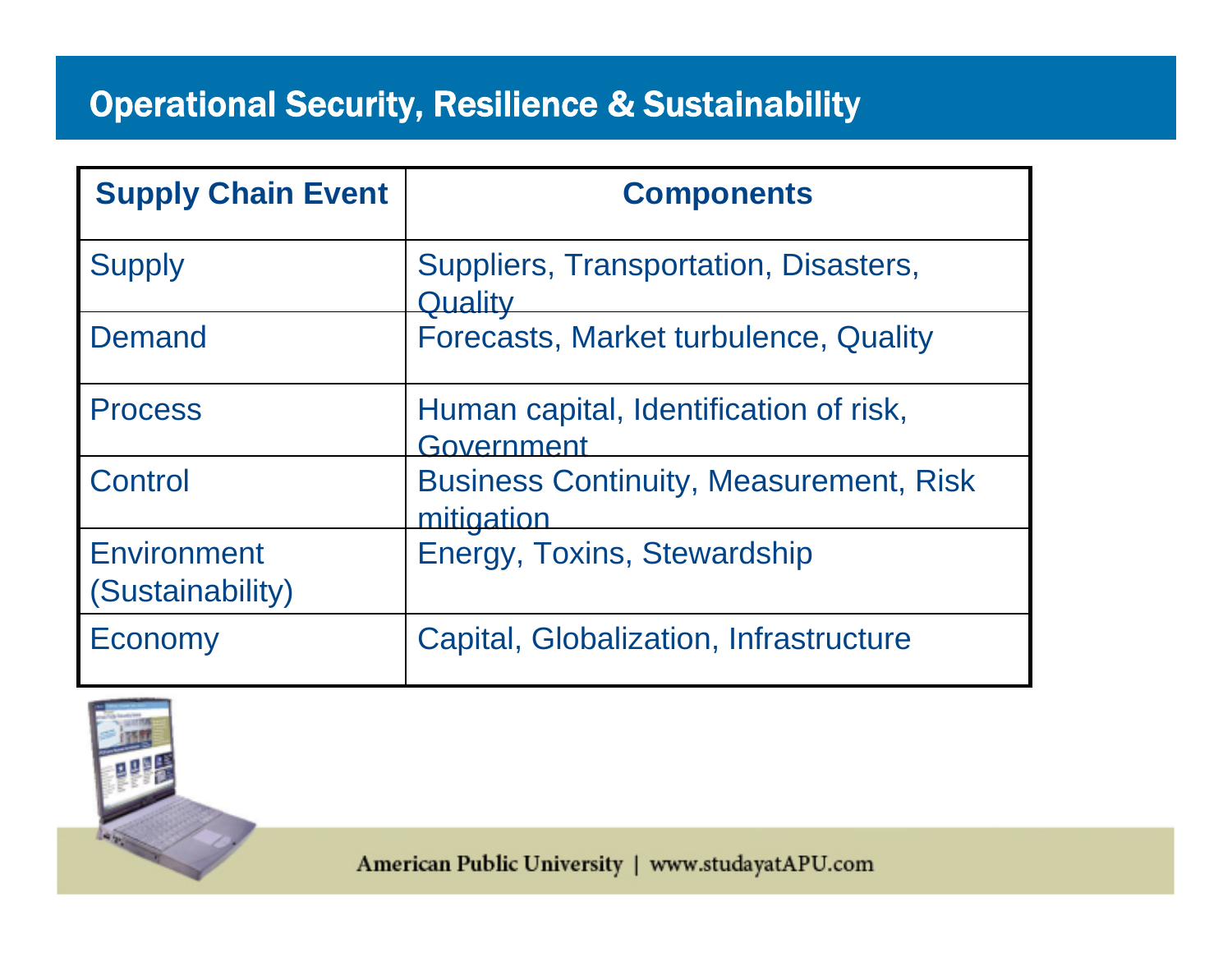#### **Definitions**

- Risk process describes the steps you need to take to identify, monitor and control risk…defined as any future event that may prevent you to meet your team goals
- Risk control involves measurement, prevention, contingency planning and mitigation of the impact of disruptive events.

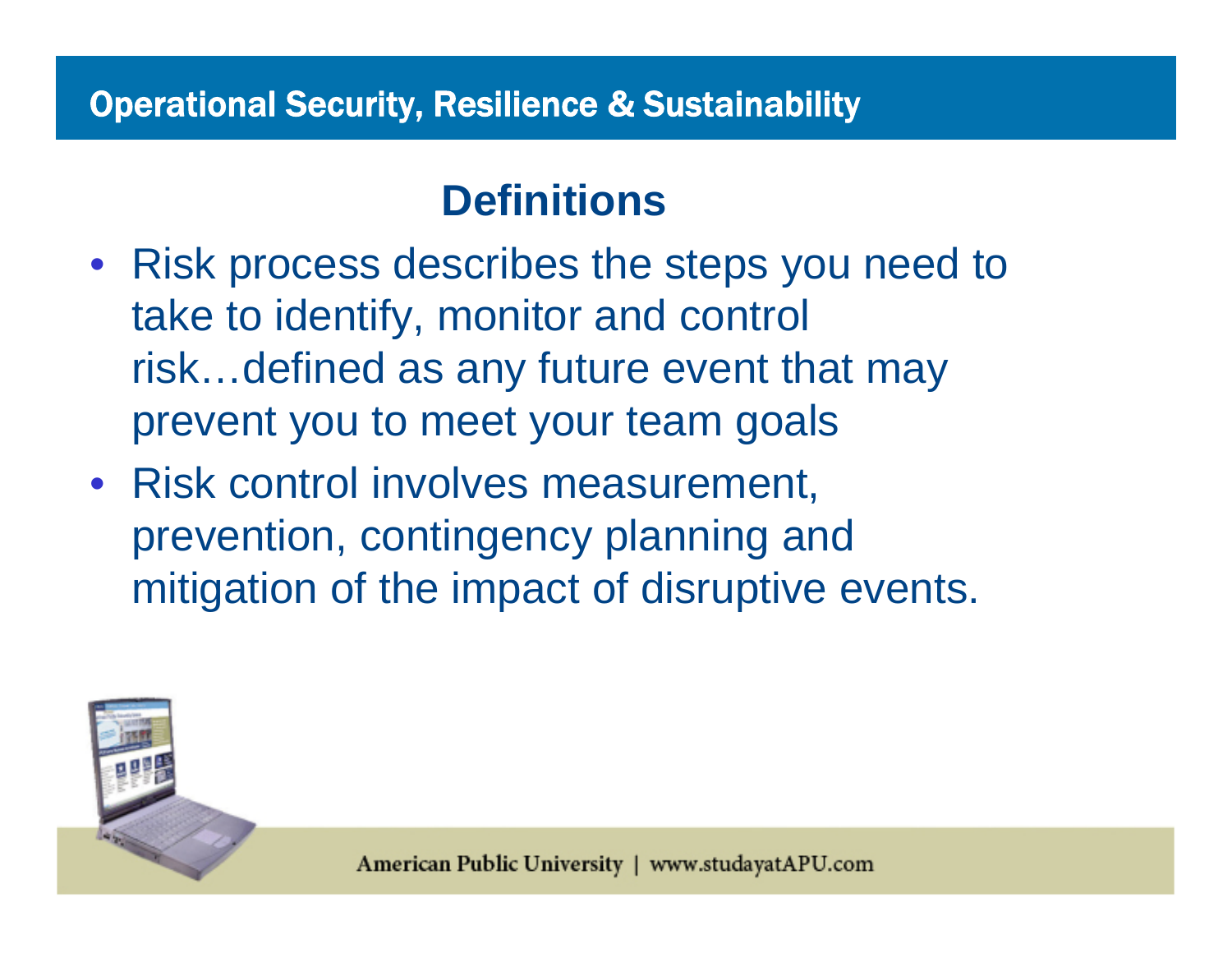# **Supply Chain Risk Management (1)**

Pressures on SCRM:

- $\bullet$ SC Vulnerability from growing global operations
- $\bullet$ Increasingly volatile global economy
- $\bullet$  Insufficient alignment of business objectives with business risk
- Lack of timely data
- • Lack of alignment of business objectives among trading partners

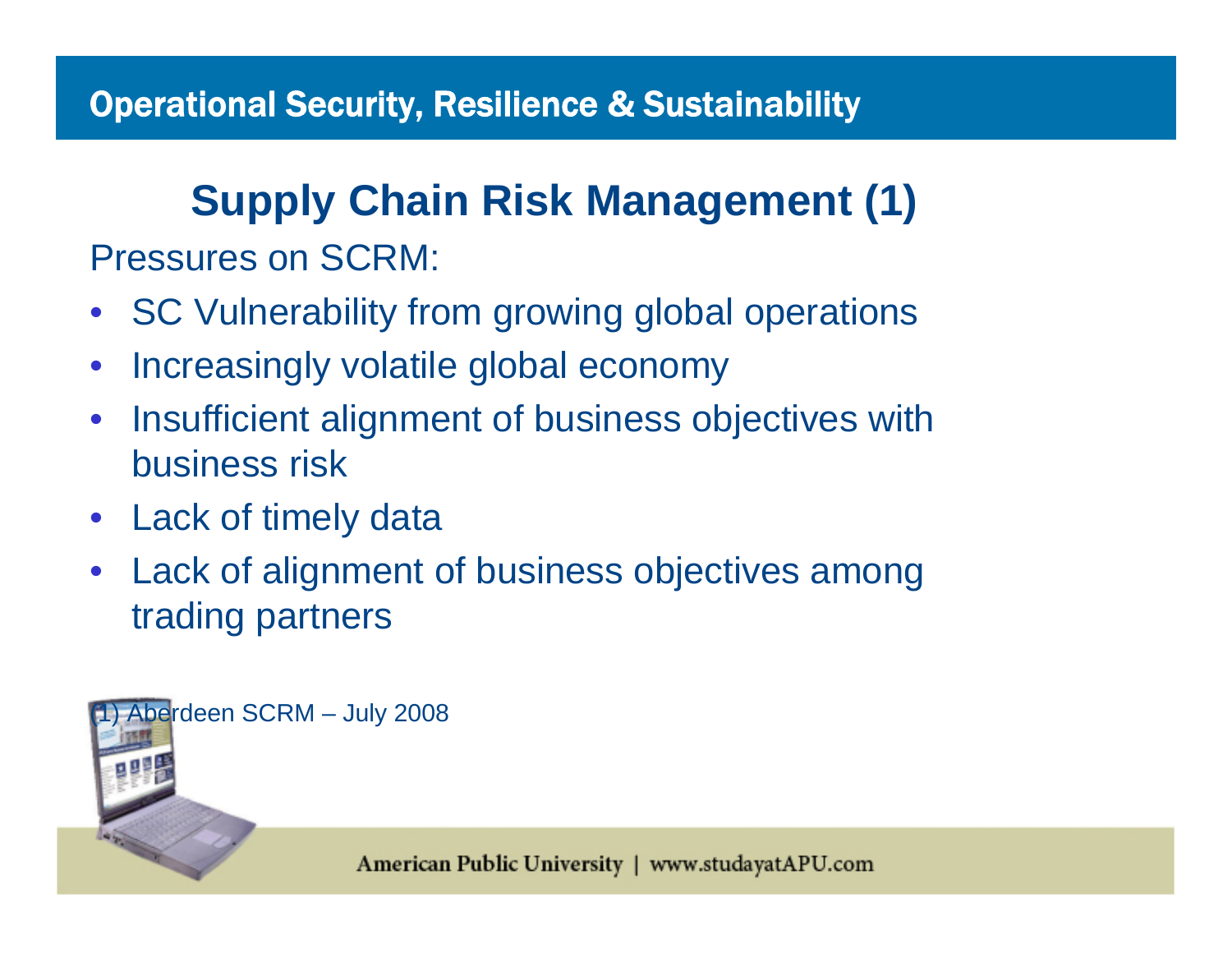## **Risk Management for Operations Professionals:**

- 1. Evaluate supply chain infrastructure
- 2. Dual purpose technology
- 3. Reduce exposure to supply chain risks from core internal processes
- 4. Collaborate with trading partners
- 5. Supply chain risk gap analyses
- 6. Data analysis, supply chain risk decision matrices and statistical modeling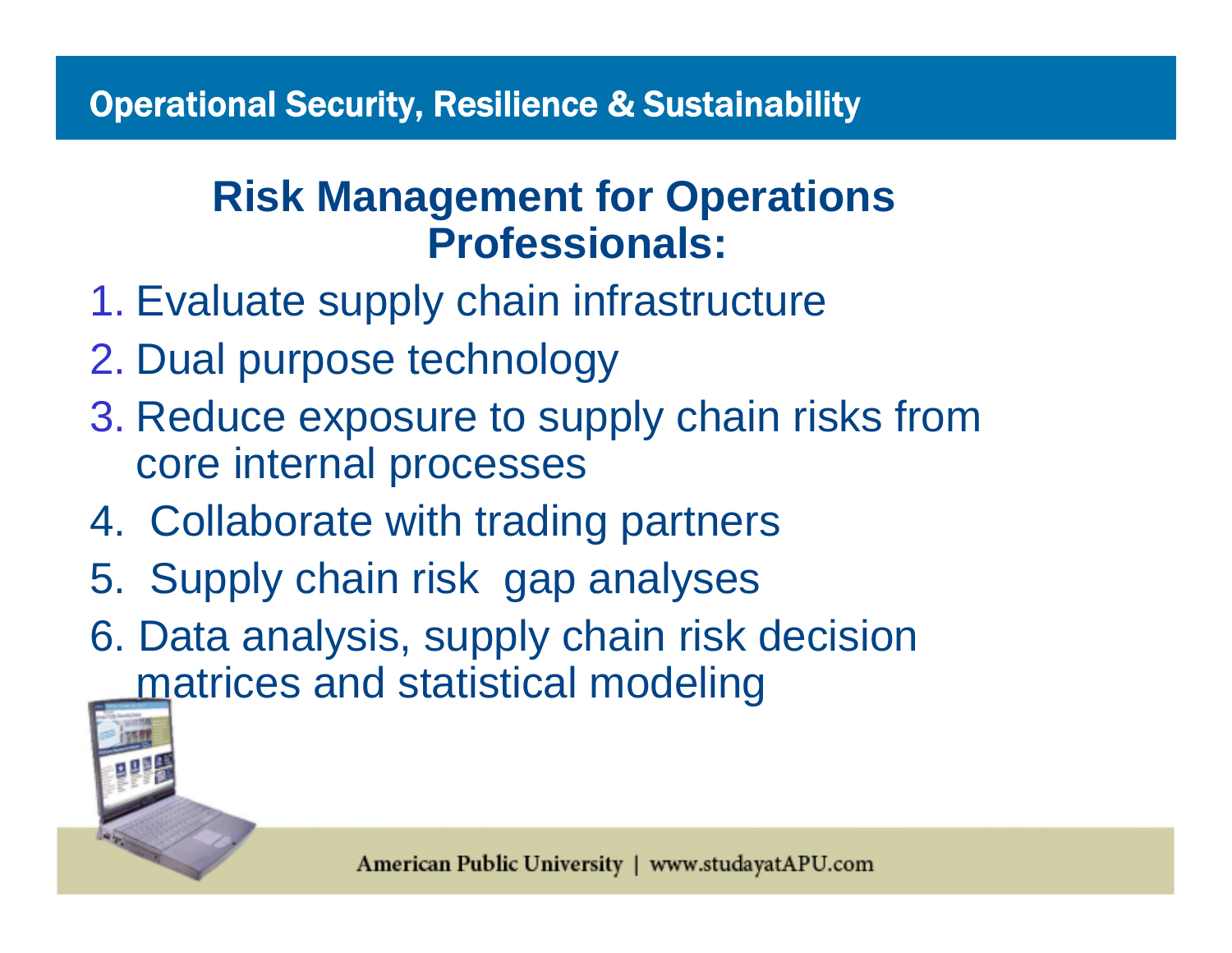## **Human Capital**

- Acquire tools that blend OTJ with newly acquired knowledge in order to:
	- $\mathcal{L}_{\mathcal{A}}$  , and the set of  $\mathcal{L}_{\mathcal{A}}$  Understand the convergence of Security, Resilience and Sustainability
	- Understand trade offs
	- $\mathcal{L}_{\mathcal{A}}$  Understand the balance among operations and security professionals

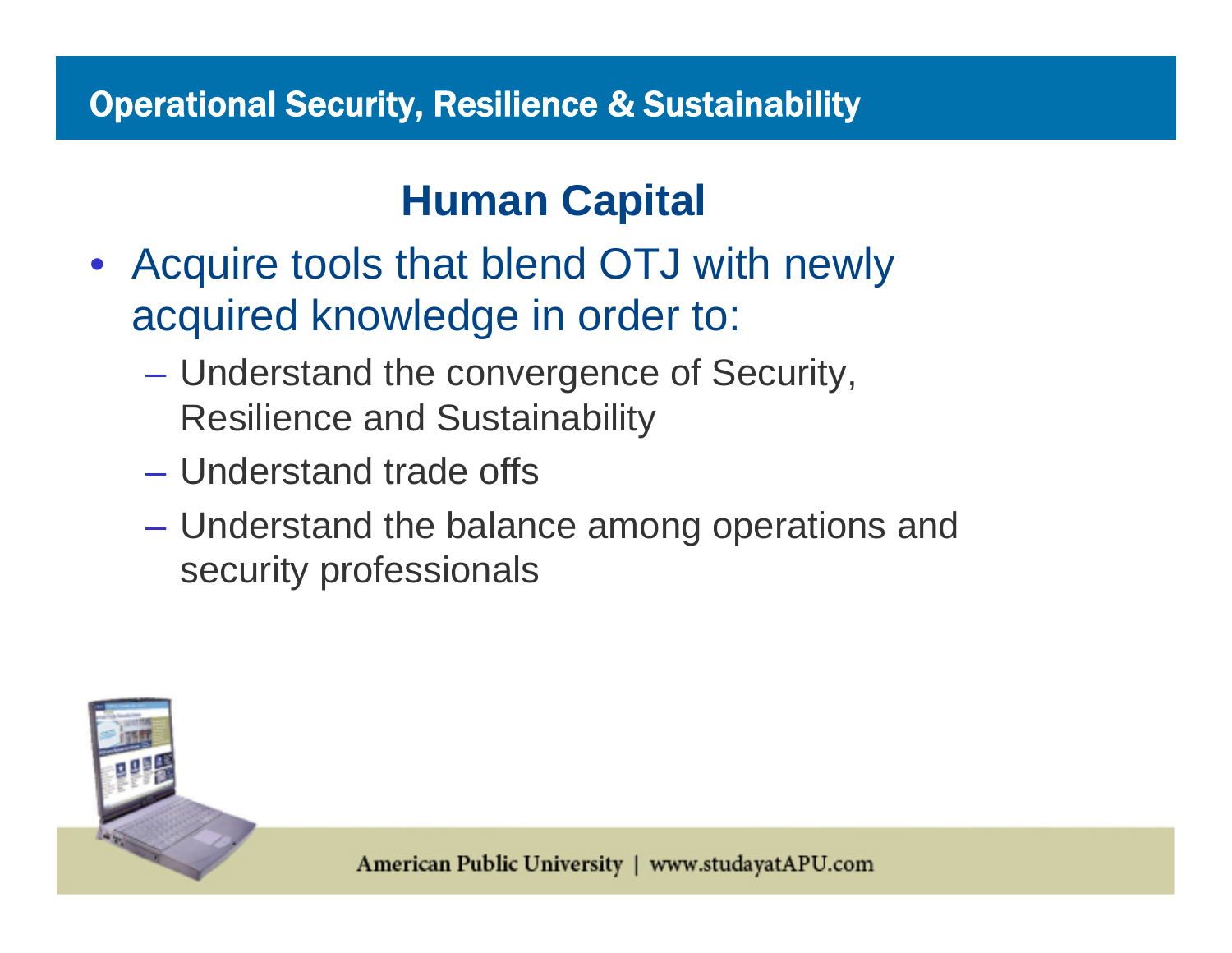### **Conclusions**

- We must learn to optimize the trade off of risk management and efficiency
- We must consider multiple components of risk management
- Human capital provides an important source for security, resilience and sustainability